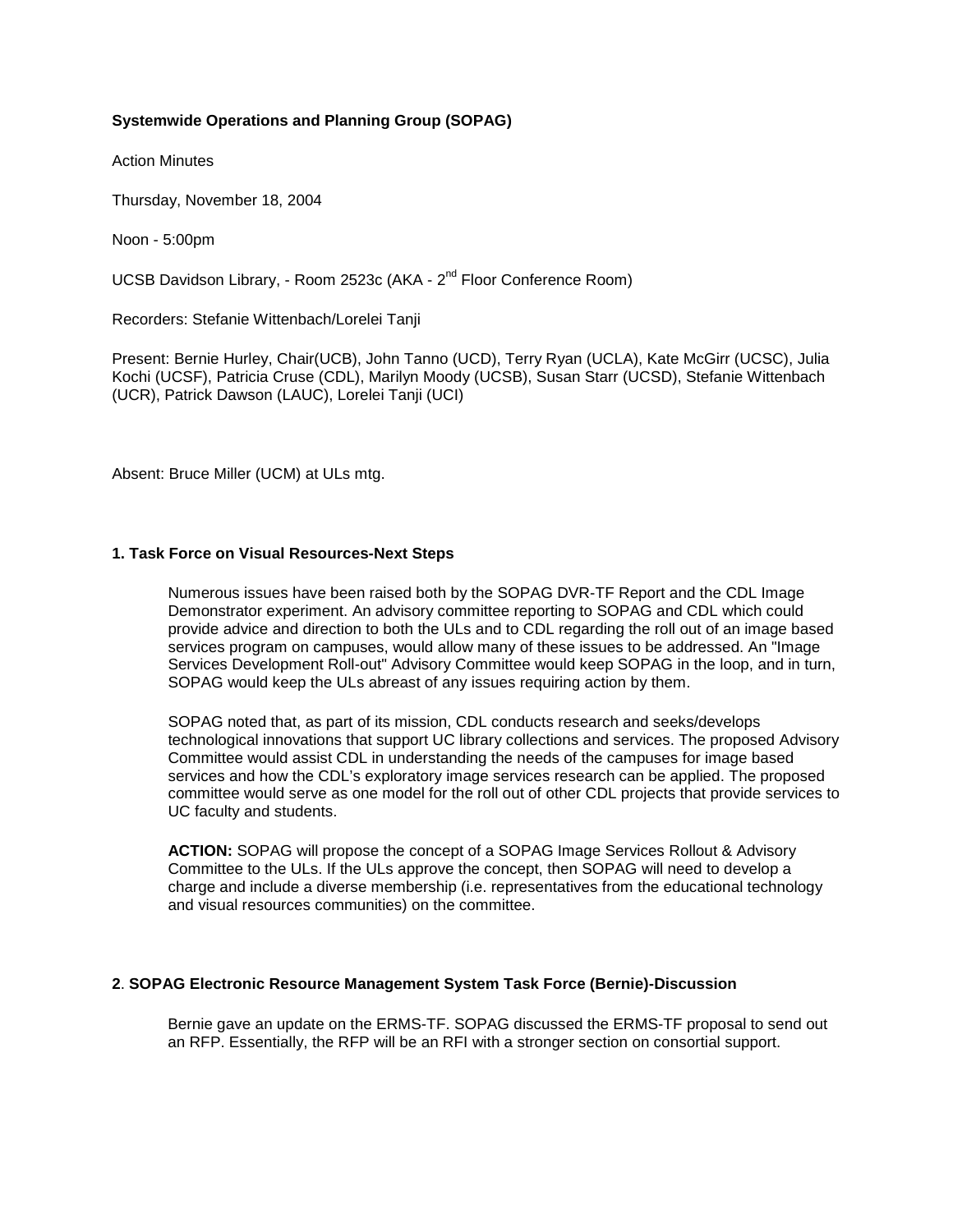**ACTION:** If the TF proposal to send out an RFP is approved by the ULs, SOPAG will distribute the TF proposal to the ACGs to begin the process of managing expectations. SOPAG will propose that the RFP be issued no later than March 17, 2005.

Workflow analysis will be critical, and SOPAG discussed bringing someone in for training/workshop once we pick an ERMS to provide a general workshop on workflow analysis.

**ACTION:** Kate will follow up with potential consultants with the idea of creating a workshop proposal for workflow analysis in relation to VDX, ERMS, etc.

**ACTION:** Stefanie will share information on R2 Consulting with SOPAG.

# **3. All Campus Groups-Update**

**3.1. CDC (Lorelei)** – No action required

**3.1.1 Principles for acquiring and licensing information in digital formats** 

#### **3.1.2 Guidelines for Managing the Elsevier SDOL Contract**

## **3.2. HOPS (Marilyn)-Update**

No action required.

#### **3.3. HOTS (Bruce)**

SOPAG discussed the responses from Bev French and from HOTS on the two 3.3 agenda items. No further action is required at this time.

#### **3.3.1. HOTS' Suggestion re the Expansion of SCP Responsibilities**

# **3.3.2. HOTS Proposal for Classification of SCP Electronic Monographs**

#### **3.4. LPL (Julia)- Update**

SOPAG discussed the LPL's goal for updating the records disposition table and will recommend that the LPL consult with experienced records managers and consider legal/business-related aspects regarding records retention in addition to the privacy issues.

**ACTION:** Lorelei will draft a message for Bernie to send to LPL.

# **3.5. LTAG (Terry)-Update**

No action required.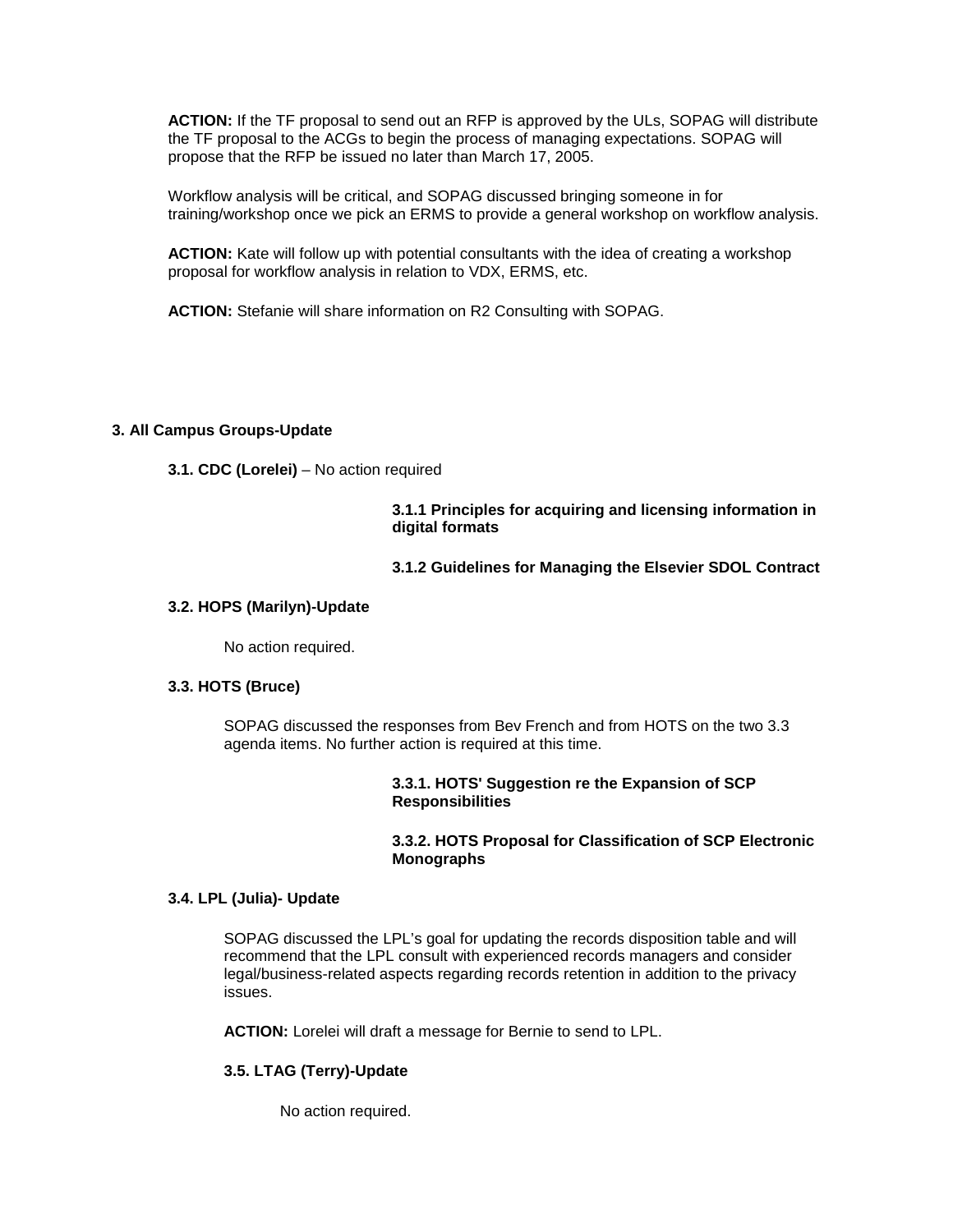[ Note, UC Library software sharing materials moved to the "PENDING" section ]

# **3.6. RSC (Susan)-Update**

## **3.6.1. Interlibrary Loan of Media (John)**

No action required at this time.

#### **4. Report on CDL Related Items (Trisha)**

#### **4.1. CBS/Request/Desktop Delivery--Update** (with Susan for RSC)

No action required at this time.

#### **4.2. MELVYL-Update**

The Melvyl Survey is available through November 19, 2005:

[http://websurveyor.net/wsb.dll/2734/melvyl\\_survey2004.htm \)](http://websurveyor.net/wsb.dll/2734/melvyl_survey2004.htm). The Melvyl Team sent the survey to Users Council for wide distribution to campus library staff, In addition an article about it appeared in CDLINFO. The response from the campuses and all sections of the Library has been good. The Melvyl Team will gather the data, which will then be analyzed by the CDL Assessment Team. Look for a final report to be completed by the end of November 2004. This survey will provide a baseline from which we can measure future staff satisfaction with the Melvyl Catalog.

# **4.2.1. Uniform Title Sort & Display in MELVYL-Update**

A memo regarding Uniform Title sorting was sent to the chairs of the Music and Literature Bibliographers on November 3 for input by those groups, with a response date of November 29, 2004. No action is required by SOPAG at this time.

#### **4.3 Shared Services Project Update**

Trisha provided an overview of the status of the Metasearch Infrastructure Project. The overview was also distributed separately to SOPAG. The Project seeks to develop a robust set of tools for crafting tailored search interfaces to diverse information resources. One major goal of the project is to have an easily customizable metasearch infrastructure that can be used to craft tailored services for particular audiences and needs. SOPAG requested information on the project's timeframe that might impact the campuses.

**ACTION:** Trisha will supply available project timelines that might impact campuses.

#### **5. Systemwide Library Planning (Trisha)**

SOPAG commends SLP on preparation of the ARL statistics, and will urge SLP to continue providing these statistics on an annual basis.

**ACTION:** Trisha will convey our request for ongoing receipt of these statistics.

#### **6. Shared Collections-Government Information-Update (Marilyn)**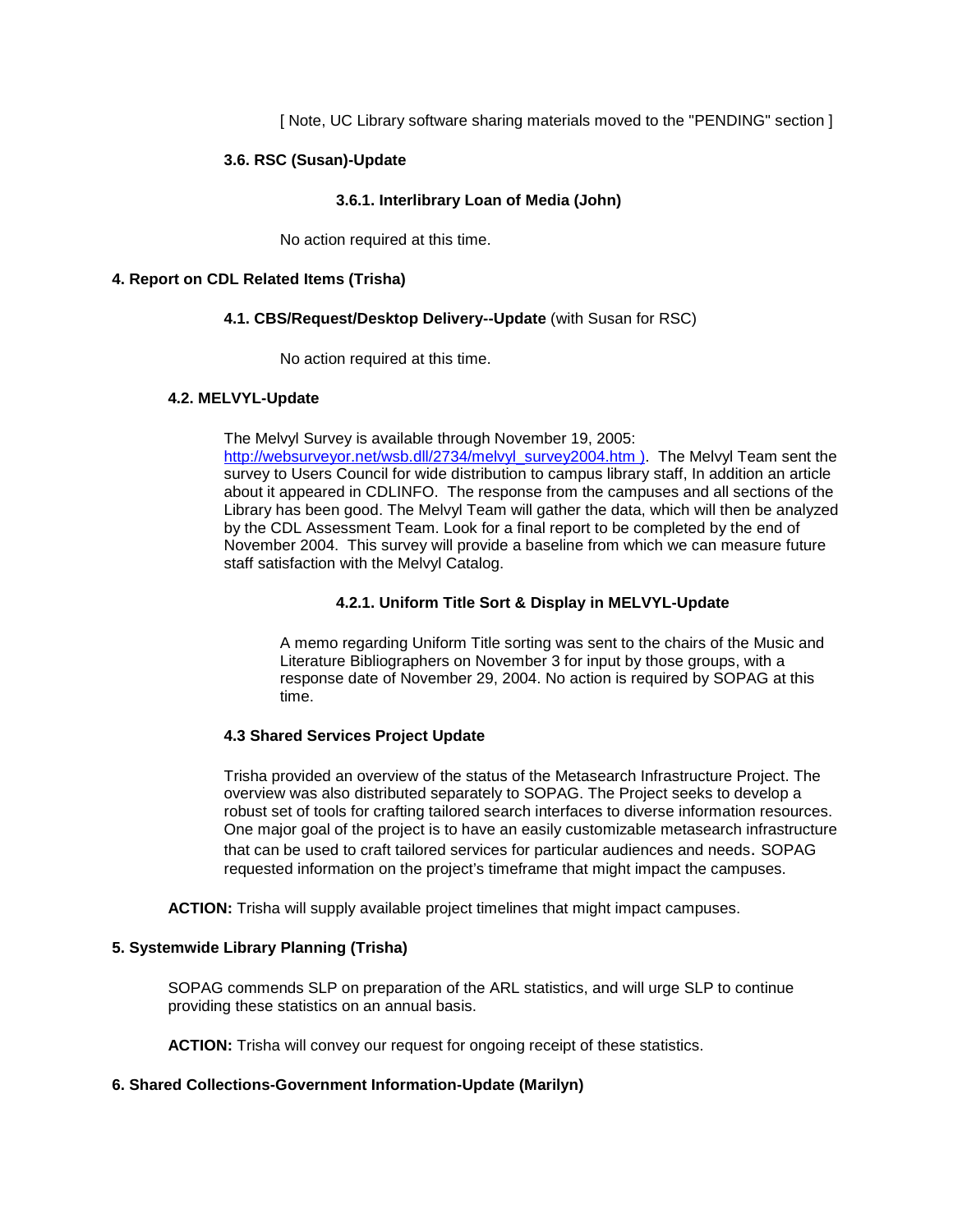# **6.1. Government Information Workshop--Update [new description send via email on 7/19/04 by Marilyn] (Marilyn)**

**ACTION:** As a follow-up to the successful GI Workshop and the issues raised at the workshop, SOPAG will add to its next agenda a discussion of government information in relation to the workshop, CSL, digitization, shared collections, etc. Certain areas can be highlighted as needing work. SOPAG (Marilyn) will prepare a summary report and next steps for the ULs.

## **6.2. Proposal to Develop Digitization Centers at the RLF's for Government Information and Other Shared Print Collections (Bernie)**

# **6.2.1. Investigation of a High Volume Digitization Infrastructure**

CDC is planning to give SOPAG a list of potential collections for a demonstration digitization project. As requested by the UL's, the CDC list will focus on potential use/high impact collections rather than on those easiest to do. The ULs will receive the proposal and, if accepted, will need to decide how to fund it.

# **6.3. Print Collection Planning: Possible Collaboration with the State Library (John)**

#### Documents:

- o Email from Tanno on 6/15/04 re: conversation with John Jewell
- o CSL/UCB Meeting Notes e-mail from Tanno to SOPAG on 11/12/04

John reported on the first meeting with the CSL that was both cordial and informative. As a regional depository, the CSL sees its mission to provide access to a "last circulating copy" of federal documents, as opposed to a "copy of last resort." While collaboration to create a shared print archive of federal documents may not be feasible, a second meeting is being scheduled to explore the possibility of a collaborative project dealing with state documents.

#### **7. RLF Persistence Procedures (Bernie)**

SOPAG discussed the draft charge, potential membership, and made suggestions as to which activities should be in Phase 1 or Phase 2.

Deadlines: Phase 1 report due Feb 28th; Final report due April 15th.

**ACTION**: Trisha will check to see who is the most appropriate CDL person to serve on this TF. Bernie will revise the charge and proposed membership list.

# **8. Joint UL/SOPAG Meeting -- Agenda Items (Bernie)**

No further action needed at this time.